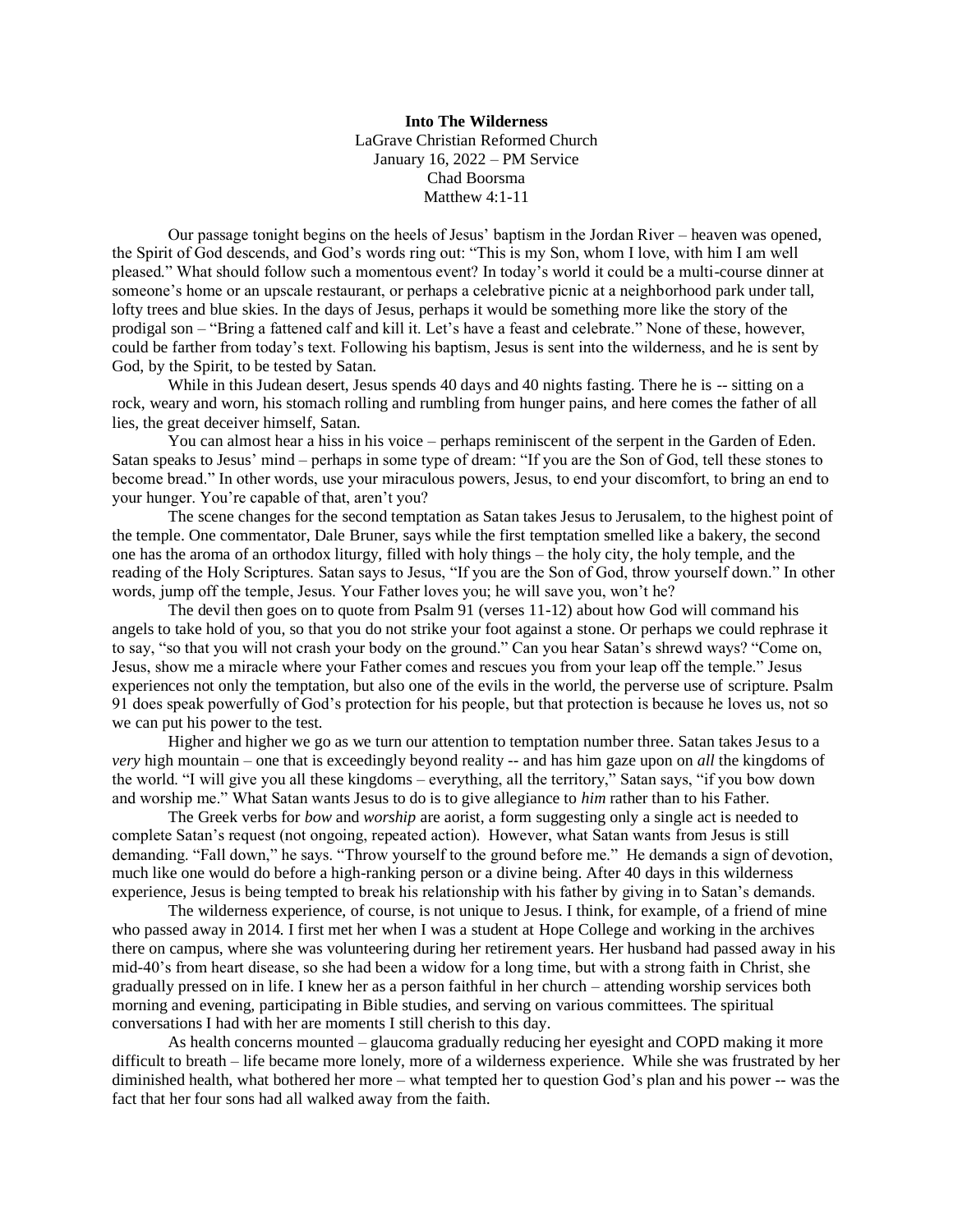I can still remember, during a visit at her home, the sadness in her voice as she questioned why, why God would allow this when it was not how she had raised her children. And as the end of her life drew closer, she had more time to think by herself, more time to fear that she would not see her sons again in heaven.

If I were to ask you, pre-pandemic, if you had ever experienced a time of wilderness in your life, many of you would likely answer yes. However, if I were to ask that question now, most everyone – if we're honest -- would need to admit to having a wilderness experience in the past few years. We have all experienced times of loneliness and isolation, times of being cut off from others. Think of school children who were trying learn from home and being away from their friends, people in care facilities who were navigating window visits with loved ones, grandparents missing hugs from their grandchildren.

The Greek word in our text for wilderness is *eremos*. It means solitary, lonely, desolate, or uninhabited. It can also give the idea of being deserted by others or deprived of aid and protection, especially from friends, family, or other acquaintances. All of us has probably experienced *eremos* in our lives.

While Satan can attack us at different times, he often takes his best shot when we are weary and worn, when we are isolated and alone, and when we are separated from the support we receive from our church, our family, and our friends. The devil wants to come between us and our loving Father. He operates with deceptive words, suggestions, and arguments, by placing ideas and thoughts into our minds that will build a wall between us and God.

From our text, we know that Satan also used his sly and crafty ways with Jesus. When Satan tempts him to turn stones into bread, Jesus has the words from Deuteronomy 8 on his lips: "...man does not live on bread alone, Satan, but on every word that comes from the mouth of the Lord." The devil is rebuffed, but, of course, he doesn't give up so easily. He picks up Jesus' response to the first temptation – living on the words of the Lord -- and then uses the words of the Lord when he tells Jesus to fling himself off the highest point of the temple, to see if God will rescue him from death. The Spirit then provides Jesus with the words of Deuteronomy 6:16, and he tells Satan: "Do not put the Lord your God to the test."

Strike two for Satan, but he tries still one more time. Jesus, though, has had enough of him -- "Away from me, Satan!" -- and he again quotes from the book of Deuteronomy, this time from chapter 6, verse 13: "Fear the Lord your God, and serve *him only*…" Jesus' relationship with his Father is preserved, and Satan slithers out of the scene.

Notice that these temptations do not occur *during* the forty days spent in the wilderness; they occur at the end -- "*After* fasting forty days and forty nights…" verse 2 tell us. So we might ask, "What was Jesus doing during those forty days while alone in this solitary, desolate place? How did he spend these days of fasting?"

Scripture doesn't tell us for sure, but it seems reasonable to consider two things. First, Jesus spent time savoring God's presence, being filled with the Spirit, and thinking about the incredible relationship he has with his Father. *Eremos* experiences – times in the wilderness -- are often times when we are drawn closer to God. Think of the words that he proclaimed at Jesus' baptism, just before this event. What a beautiful message of affirmation to let play repeatedly in your mind during wilderness times– that you are God's child, that he loves you, and that he is pleased with you.

Jesus was also likely meditating on God's Word – especially the words from Deuteronomy - rehearsing the truths of scripture again and again, letting them penetrate into his heart and into his soul. It's ironic that Deuteronomy 16:6-7, just a few verses prior to words Jesus uses, records the words of Moses that remind us that God's commandments are to be on our hearts, to be impressed on our children, and to be talked about wherever we go. Jesus was likely living out the way he was raised, including the habit of regularly meditating on God's Word.

Author and pastor, Aaron Damiani, summarizes it this way: Jesus entered the wilderness with his father's baptismal endorsement ringing in his ears. His forty days gave him space to bask in his father's love and to draw upon the Spirit's power. When the devil tempted him with fantasies of dazzling self-love and godless power, Jesus was ready. He shut down the demonic

power with the Word of God, which lived inside of him (*The Good of Giving Up: Discovering the Freedom of Lent,* 26).

Now some might argue that this victory over Satan was easy for Jesus -- after all, he's God. The good news for us, though, is that when Satan comes knocking on the door of *our* hearts – with those deceptive words, thoughts, or ideas – we can use the same strategy that Jesus uses – one that I witnessed in my classroom at school.